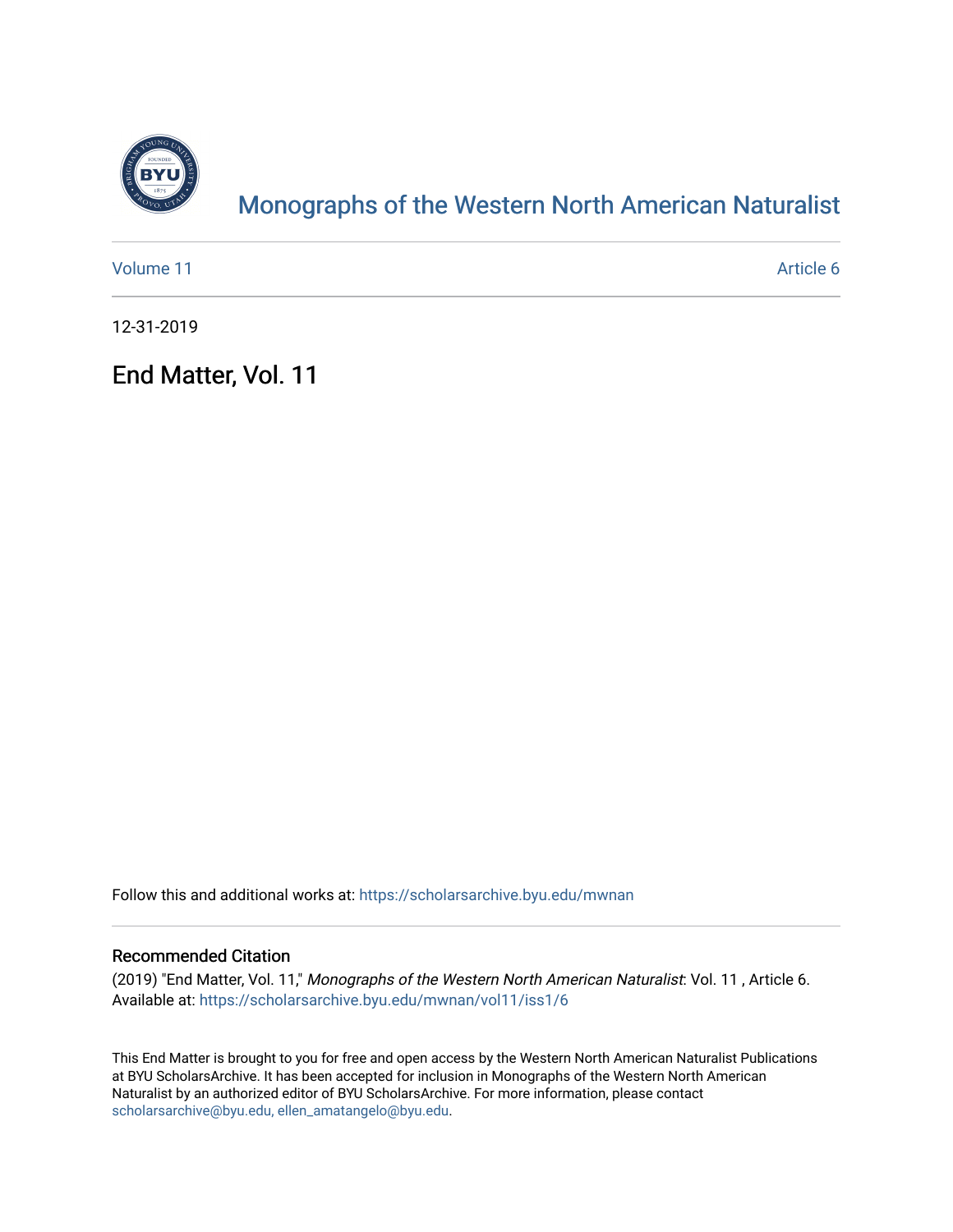#### **INFORMATION FOR AUTHORS**

 The *Monographs of the Western North American Naturalist* welcomes previously unpublished manuscripts pertaining to the biological natural history of western North America, including western Canada and all of Mexico. Manuscript length is negotiable. Simple species lists are discouraged.

**SUBMIT MANUSCRIPTS** through the web interface at www.editorialmanager.com/wnan (please contact the editoral office at wnan@byu.edu or 801-422- 6688 for any needed assistance). Authors will be expected to describe the extent to which data, text, or illustrations have been used in other papers or books that are published, in press, submitted, or soon to be submitted elsewhere. Theses are not considered prior publications, and preprints are allowable with identification of the URL.

 MANUSCRIPT PREPARATION. In general, the *Western North American Naturalist* follows recommendations in *Scientific Style and Format: The CSE Manual for Authors, Editors, and Publishers,* 8th edition (University of Chicago Press; www.councilscience editors.org). However, we do differ in our treatment of entries in literature cited and other minor stylistic matters. Authors should consult recent issues of the journal for formatting examples.

 TYPE AND DOUBLE SPACE all materials, including literature cited, tables, and figure captions. Use a standard page size and margin allowance.

 SUBMIT ELECTRONIC FILES. Please follow the online instructions for file submission. A PDF file will be compiled automatically and made available for your approval before the submission is finalized.

**TITLE PAGE** includes an informative title no longer than 20 words; names, affiliations, and email addresses of all authors; a running head of fewer than 40 letters; and notes to indicate the corresponding author and changes of address. Inclusion of ORCID identifiers is encouraged but not required (register at orcid.org).

**ABSTRACT** states briefly the purpose, methods, results, and conclusions of the research. Authors are welcome to provide a Spanish translation of their abstract for a reduction of total page charges by \$40 for notes and \$65 for articles.

 TEXT has centered main headings printed in all capital letters; 2nd-level headings are centered in upper- and lowercase letters; 3rd-level headings begin paragraphs.

 VOUCHER SPECIMENS. Authors are encouraged to designate, properly prepare, label, and deposit highquality voucher specimens and cultures documenting their research in an established permanent collection, and to cite the repository in publication.

REFERENCES IN THE TEXT are cited by author and date: e.g., Martin (1998) or (Martin 1998). Multiple citations should be separated by commas and listed in chronological order. Use "et al." after name of first author for citations having more than 2 authors.

ACKNOWLEDGMENTS, under a main heading, include special publication numbers, grant or contract numbers, or protocol numbers when appropriate.

 LITERATURE CITED, also under a centered main heading, lists references alphabetically in the following formats (journal article, book, edited work):

- KONDOLE, G.M. 1997. Hungry water: effects of dams and gravel mining on river channels. Environmental Management 21:533–551.
- BRADY, N.C. 1990. The nature and properties of soils. 10th edition. Macmillan, New York, NY.
- TOKESHI, M. 1995. Life cycles and population dynam ics. Pages 225–268 *in* P. Armitage, P.S. Cranston, and L.C.V. Pinder, editors, The Chironomidae: biology and ecology of non-biting midges. Chapman and Hall, London, England.

 TABLES are prepared as separate word processor files. Authors should consider that tables will be typeset to fit the width of either a single column (6.7 cm) or a page (14.0 cm) in the journal. Wider tables will be rotated 90° and can have a maximum width of 21 cm. Typically, lowercase letters are used to indicate footnotes.

 FIGURES are prepared as separate files in the following acceptable formats: EPS, TIF, JPEG, or PDF. Lettering on figures should be large enough to withstand reduction to 1- or 2-column width. Resolution should be at least 300 dpi for photographs and up to 1200 dpi for black-and-white line art. Please note that nonphotographic materials (e.g., line art, some maps, graphs, charts) exported to JPG format often result in poor-quality printed figures.

 SUPPLEMENTARY MATERIAL. Supporting materials that cannot be included, and which are not essential for inclusion, in the full text may be uploaded with the manuscript submission files. Examples include audio/video files, spreadsheets, programming files, figures, tables, and so forth. The files will be hosted alongside the published article at https://scholarsarchive.byu.edu/mwnan and with other electronic distributors (e.g., BioOne, Pro-Quest, EBSCO, etc.) as permissible.

NOTES. If the manuscript would be more appropriate as a short communication or note, follow the above instructions but do not include section headings.

 PAGE CHARGES. \$55 per printed page will be assessed for published articles and notes (\$40 per page if any of the authors is an individual subscriber at the time of publication or has submitted a review within the 2 years prior to submission). Color figures can be accommodated at no extra charge. A flat fee of \$40 will be assessed for processing of supplementary materials. A press-quality PDF file of the published article will be provided to the corresponding author for distribution.